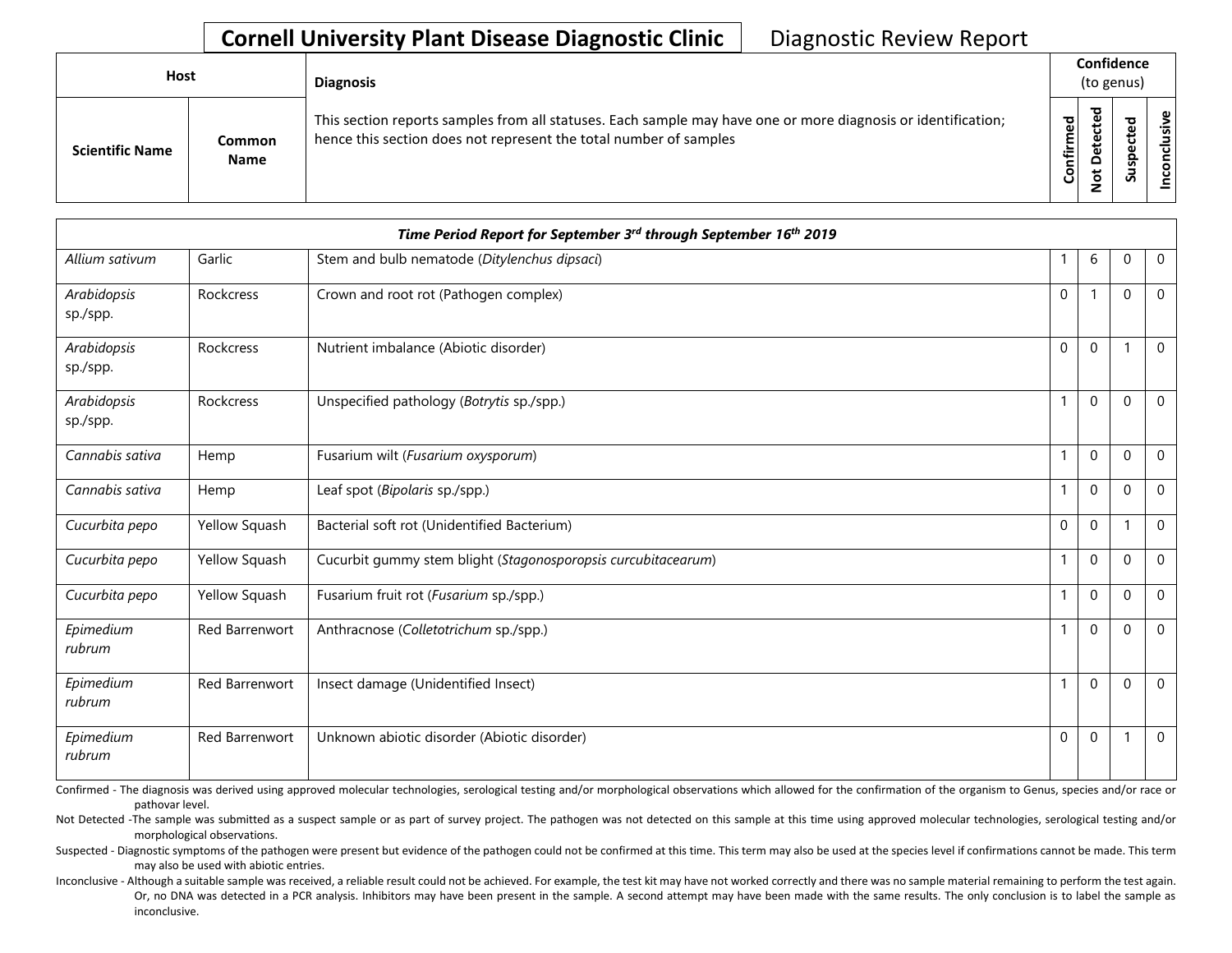| <b>Host</b>            |                       | <b>Diagnosis</b>                                                                                                                                                                   | Confidence<br>(to genus) |        |                            |                        |
|------------------------|-----------------------|------------------------------------------------------------------------------------------------------------------------------------------------------------------------------------|--------------------------|--------|----------------------------|------------------------|
| <b>Scientific Name</b> | Common<br><b>Name</b> | This section reports samples from all statuses. Each sample may have one or more diagnosis or identification;<br>hence this section does not represent the total number of samples | ಕ<br>nfirm<br>ပြ         | ᇃ<br>≏ | ω<br>ω<br>௨<br>S<br>э<br>S | $\frac{1}{2}$<br><br>۰ |

| Ilex verticillata          | Winterberry         | Additional sample requested (Identification Analysis)  |                | $\mathbf 0$  | $\Omega$    | 0            |
|----------------------------|---------------------|--------------------------------------------------------|----------------|--------------|-------------|--------------|
| Ilex verticillata          | Winterberry         | No pathogen found (Identification Analysis)            | $\mathbf{1}$   | $\mathbf{0}$ | $\Omega$    | $\Omega$     |
| Ilex verticillata          | Winterberry         | Root damage (Abiotic disorder)                         | $\Omega$       | $\mathbf{0}$ |             | $\mathbf{0}$ |
| Juglans nigra              | <b>Black Walnut</b> | Black walnut petiole gall mite (Eriophyes caulis)      | $\Omega$       | $\mathbf{0}$ |             | $\mathbf 0$  |
| Juglans nigra              | <b>Black Walnut</b> | Walnut anthracnose (Gnomonia leptostyla)               | $\mathbf{1}$   | $\mathbf{0}$ | $\Omega$    | $\mathbf{0}$ |
| Ligustrum sp./spp.         | Privet              | Additional sample requested (Identification Analysis)  | 1              | $\mathbf{0}$ | $\Omega$    | $\Omega$     |
| Ligustrum sp./spp.         | Privet              | Armillaria root rot (Armillaria sp./spp.)              | $\mathbf{1}$   | $\mathbf{0}$ | $\Omega$    | $\mathbf{0}$ |
| Ligustrum sp./spp.         | Privet              | Dieback; Canker; Twig blight (Botryosphaeria sp./spp.) | $\mathbf{1}$   | $\mathbf 0$  | $\Omega$    | $\mathbf 0$  |
| Ligustrum sp./spp.         | Privet              | Root damage (Abiotic disorder)                         | $\Omega$       | $\mathbf{0}$ |             | $\mathbf{0}$ |
| Lycopersicon<br>esculentum | Tomato              | Fusarium wilt (Fusarium oxysporum)                     | $\mathbf{1}$   | $\mathbf{0}$ | $\Omega$    | $\mathbf{0}$ |
| Morus alba                 | White Mulberry      | Bacterial wetwood; Slime flux (Various Pathogens)      | $\Omega$       | $\Omega$     |             | $\Omega$     |
| Morus alba                 | White Mulberry      | Mycosphaerella leaf spot (Phloeospora maculans)        | $\mathbf{1}$   | $\mathbf{0}$ | $\Omega$    | $\Omega$     |
| Phaseolus vulgaris         | Dry Bean            | Bacterial blight (Xanthomonas sp./spp.)                | $\overline{c}$ | $\mathbf{0}$ | $\Omega$    | 0            |
| Phaseolus vulgaris         | Dry Bean            | Bacterial leaf blight (Pseudomonas sp./spp.)           | $\overline{2}$ | $\mathbf{0}$ | $\Omega$    | $\mathbf{0}$ |
| Phaseolus vulgaris         | Dry Bean            | Potyvirus Group (Potyvirus Group)                      | $\mathbf{1}$   | $\mathbf 0$  | $\mathbf 0$ | $\mathbf 0$  |

Confirmed - The diagnosis was derived using approved molecular technologies, serological testing and/or morphological observations which allowed for the confirmation of the organism to Genus, species and/or race or pathovar level.

Not Detected -The sample was submitted as a suspect sample or as part of survey project. The pathogen was not detected on this sample at this time using approved molecular technologies, serological testing and/or morphological observations.

Suspected - Diagnostic symptoms of the pathogen were present but evidence of the pathogen could not be confirmed at this time. This term may also be used at the species level if confirmations cannot be made. This term may also be used with abiotic entries.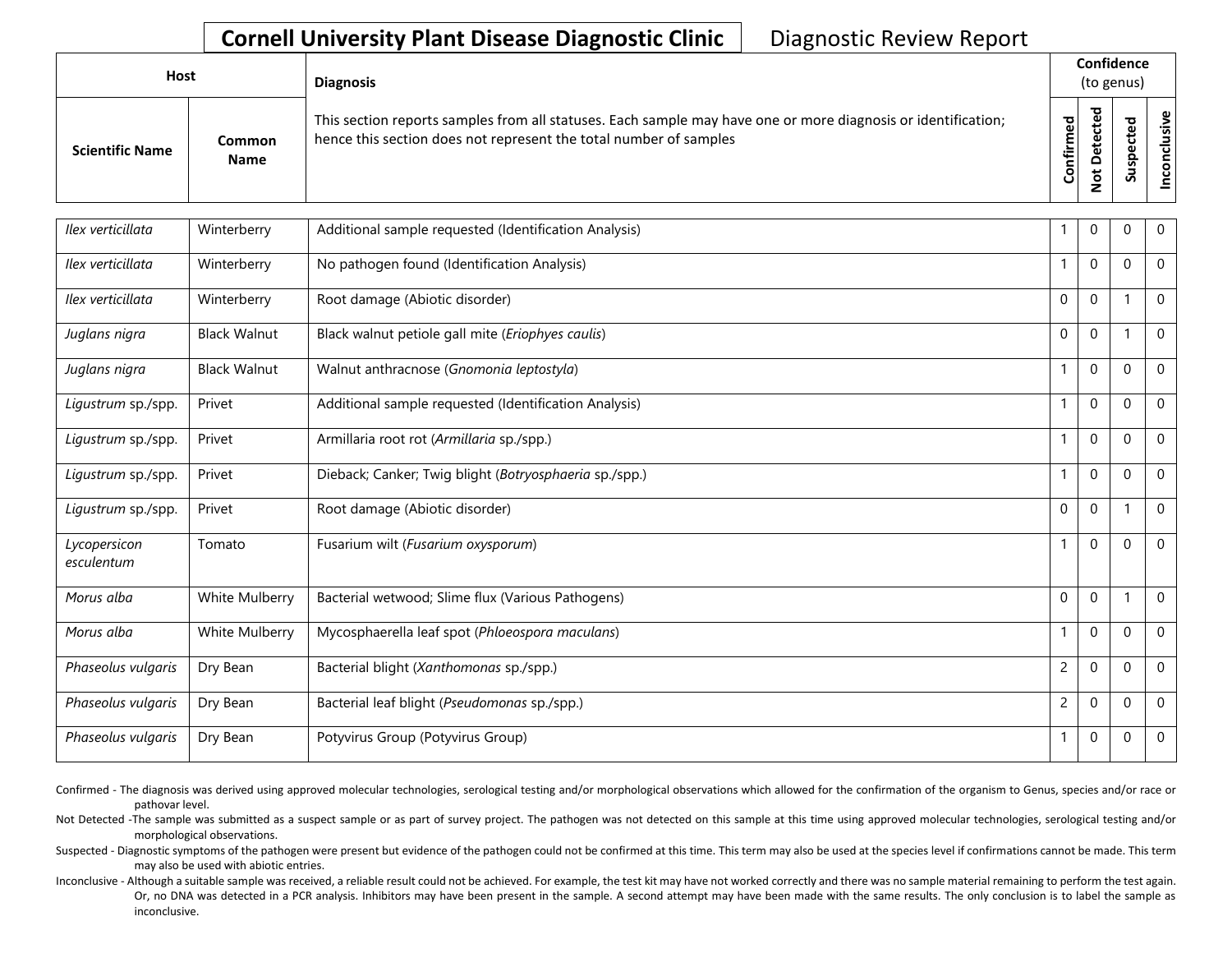| <b>Host</b>            |                       | <b>Diagnosis</b>                                                                                                                                                                   | Confidence<br>(to genus) |                                   |   |                      |
|------------------------|-----------------------|------------------------------------------------------------------------------------------------------------------------------------------------------------------------------------|--------------------------|-----------------------------------|---|----------------------|
| <b>Scientific Name</b> | Common<br><b>Name</b> | This section reports samples from all statuses. Each sample may have one or more diagnosis or identification;<br>hence this section does not represent the total number of samples | Confirmed                | ᇃ<br>ω<br>e<br>Q<br>سه<br>$\circ$ | n | ω<br><u>.응</u><br>᠊ᠣ |

| Picea abies<br>nidiformis   | <b>Bird's Nest</b><br>spruce | Cytospora canker; Dieback (Cytospora sp./spp.)              | $\Omega$     | $\mathbf{0}$ |             | $\mathbf{0}$ |
|-----------------------------|------------------------------|-------------------------------------------------------------|--------------|--------------|-------------|--------------|
| Picea abies<br>nidiformis   | <b>Bird's Nest</b><br>spruce | Root damage (Abiotic disorder)                              | $\Omega$     | $\mathbf{0}$ |             | $\Omega$     |
| Picea abies<br>nidiformis   | <b>Bird's Nest</b><br>spruce | Wood boring insect damage (Unidentified Wood Boring Insect) |              | $\Omega$     | $\Omega$    | $\mathbf 0$  |
| Picea pungens               | <b>Blue Spruce</b>           | Root damage (Abiotic disorder)                              | $\Omega$     | $\mathbf 0$  |             | $\mathbf 0$  |
| Picea pungens               | <b>Blue Spruce</b>           | Stigmina needle blight (Stigmina lautii)                    |              | $\Omega$     | $\Omega$    | $\mathbf{0}$ |
| Picea pungens               | <b>Blue Spruce</b>           | Unspecified pathology (Rhizosphaera sp./spp.)               |              | $\mathbf 0$  | $\Omega$    | $\mathbf 0$  |
| Prunus armeniaca            | Apricot                      | Dieback; Canker; Twig blight (Botryosphaeria sp./spp.)      | $\mathbf{1}$ | $\Omega$     | $\Omega$    | $\mathbf{0}$ |
| Quercus rubra               | Northern Red<br>oak          | Insect damage (Unidentified Insect)                         |              | $\mathbf 0$  | 0           | $\mathbf 0$  |
| Quercus rubra               | Northern Red<br>oak          | Leaf spot (Marssonina sp./spp.)                             | $\Omega$     | $\Omega$     |             | $\mathbf{0}$ |
| Rhododendron<br>catawbiense | Native<br>Rhododendron       | Crown and root rot (Phytophthora sp./spp.)                  |              | $\mathbf 0$  | $\mathbf 0$ | $\mathbf 0$  |
| Rhododendron<br>catawbiense | Native<br>Rhododendron       | High soil moisture (Abiotic disorder)                       | $\Omega$     | $\Omega$     |             | $\mathbf{0}$ |

Confirmed - The diagnosis was derived using approved molecular technologies, serological testing and/or morphological observations which allowed for the confirmation of the organism to Genus, species and/or race or pathovar level.

Not Detected -The sample was submitted as a suspect sample or as part of survey project. The pathogen was not detected on this sample at this time using approved molecular technologies, serological testing and/or morphological observations.

Suspected - Diagnostic symptoms of the pathogen were present but evidence of the pathogen could not be confirmed at this time. This term may also be used at the species level if confirmations cannot be made. This term may also be used with abiotic entries.